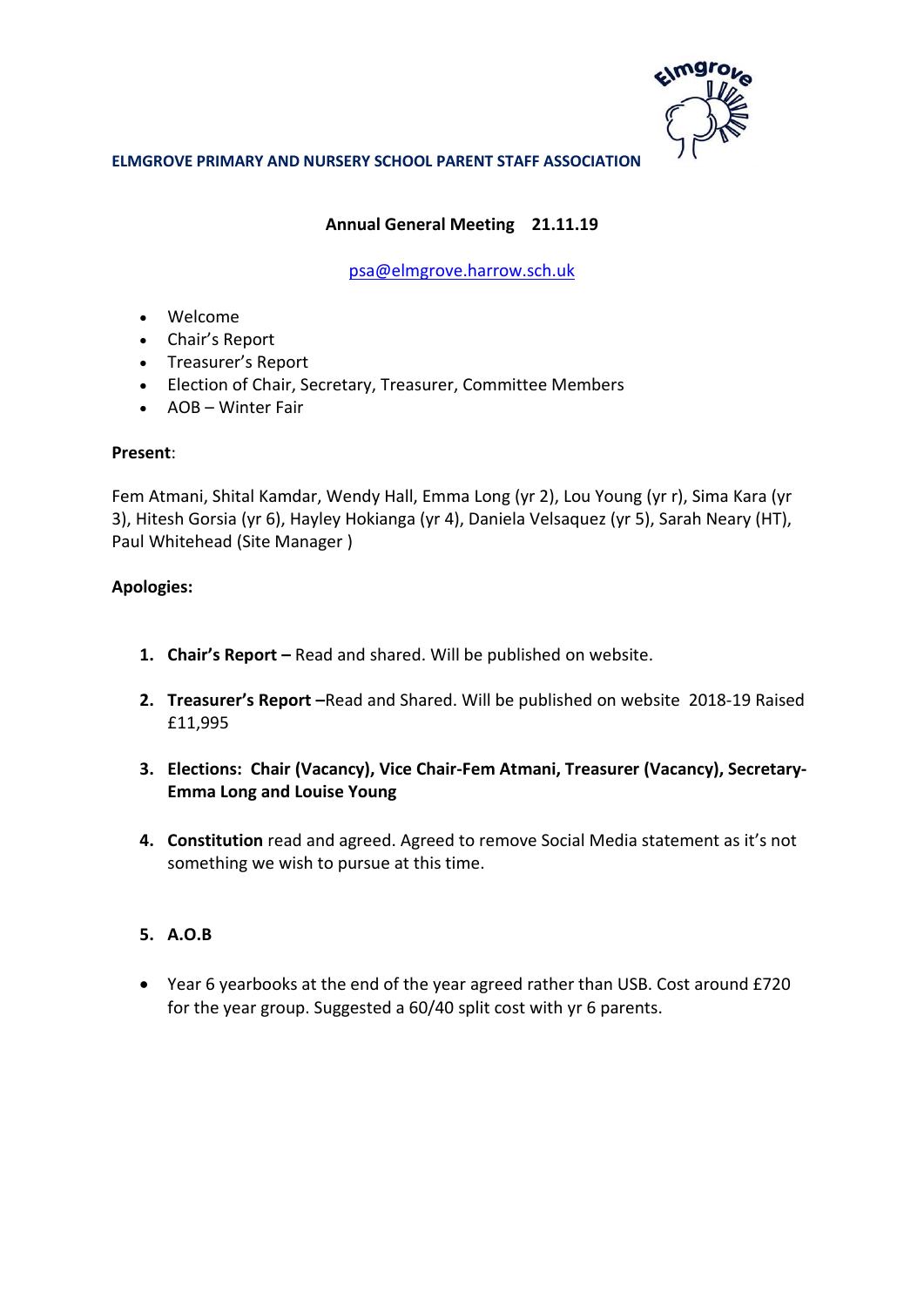

## **PSA Last Meeting Minutes 9.10.19**

Agenda

- 1. Apologies
- 2. Staff wish list
- 3. Winter fair
- 4. Events
- 5. Chair of PSA
- 6. AOB
- 7. Date of next meeting

Apologies: Lou Young, Fem Atmani, Kirandeep Johal

**Present**: Oana I, Emma L, Hayley, Daniella, Sarah N, Paul W, Belais Rashidi, Razia Nabil, Wendy Hall, Ritupane Basathelu, Ginca Ivanova, Sarah Rahman

1. **Staff wish list-** See attached staff wish list.

Raised -£11995 Spent £9522

Staff wish list approved in principle. Pending Year 1 and Year 4 requests.

2. **Winter fair-** Proposed for Friday 6<sup>th</sup> of Dec.

*What worked well? Santa's Grotto, Face Painting, Raffle, Food What do we need to improve? Position of drinks- we need them by the staff room. Areas for people to eat food - tables in the KS1 hall. No enterprise - alternative bouncy snow globe.* 

*Traffic flow including prams.* 

- **3.** Events: Party in the Playground is not happening this summer due to building works planned. We need other events to raise money. Disco - Thursday  $6^{th}$  Feb KS1 4.15-5.30 (Lou will attend) Friday  $7^{th}$  Feb 4.15-5.30(Emma will attend) Shall we have the Christmas Fair (ie children buying presents for parents??)
- **4. Chair of PSA:** to be officially confirmed at AGM.
- 5. **Parent Class Reps: How are they decided? We NEED to get more parents on board**. EL to set a criteria with SN. Advertise at parents evening/ask teachers to promote idea to parents we think will be good for the role. EL to ask MH to set up a survey monkey asking parents which meeting times they would prefer for PSA (After School or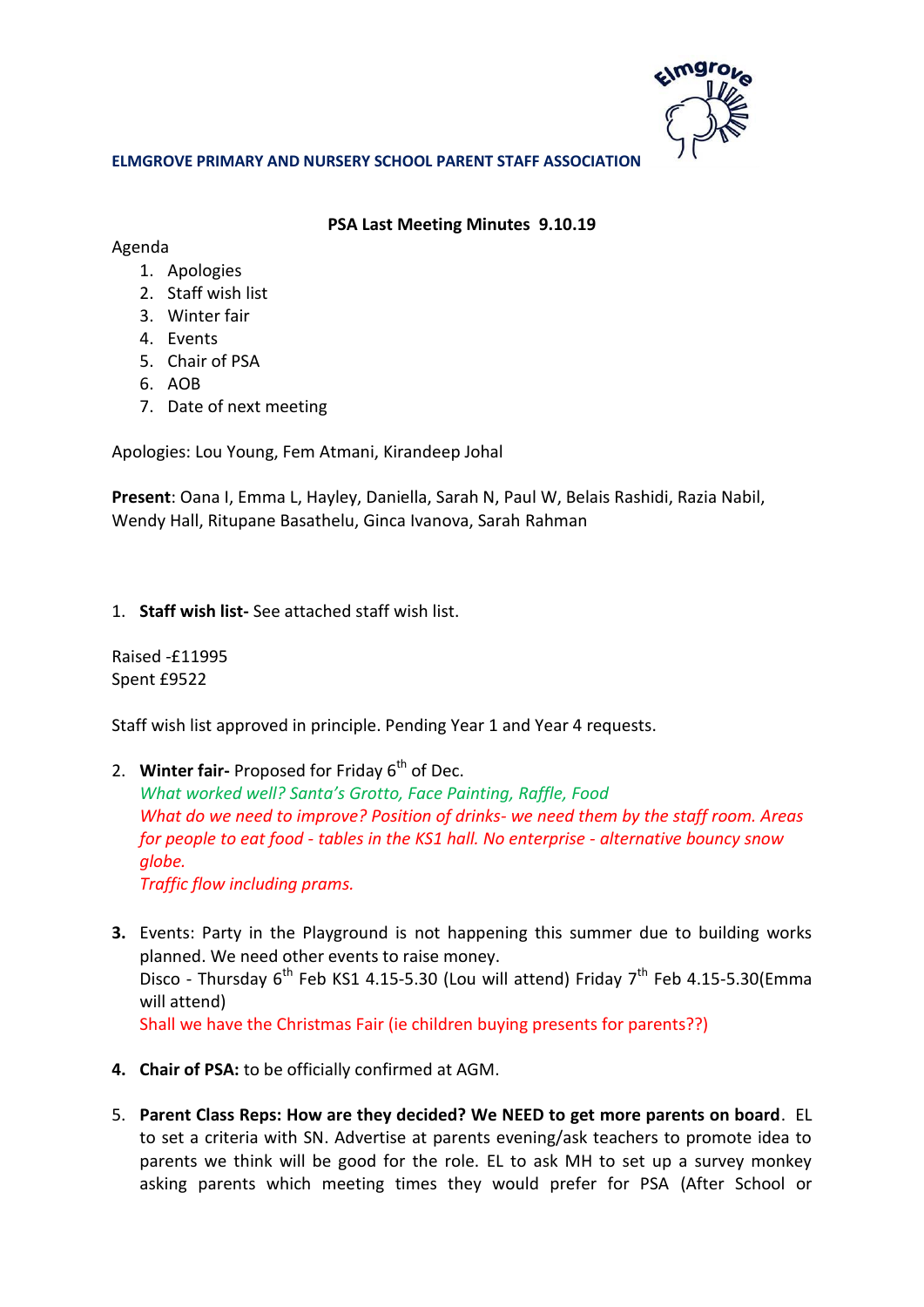

Evenings.) PSA Coffee mornings are successful but they don't support further than that. We need to get the message across that events need parental support. It's not fair on the few who offer-perhaps another survey?

**Date of next meeting:** TBC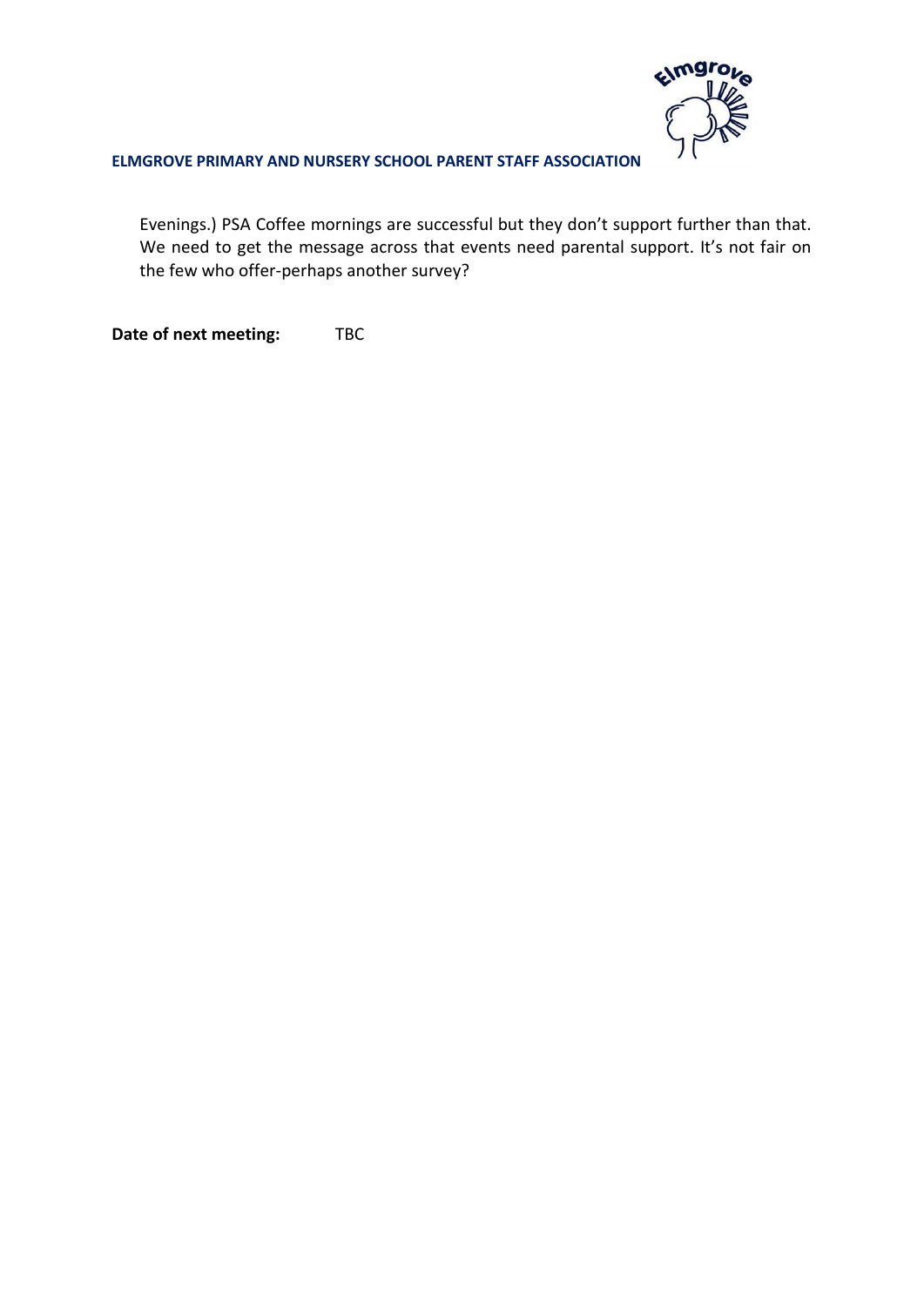

# **21st November 2019**

## **PSA Treasurer's report:**

# **Financial summary:**

| <b>Current Bank Account:</b>         | £ 6,594.97 |
|--------------------------------------|------------|
| Assets:                              | £1710.91   |
| Total income (Oct 2018 to Oct 2019): | £11,995    |
| Total spend (same period):           | £9,522     |
| Outstanding debts:                   | £ 0.       |

# **Activity / Profit review:**

| Christmas Sale          | £2311.96 |
|-------------------------|----------|
| Disco                   | £1485.21 |
| Mother's Day sale       | £2180.18 |
| Sponsored bounce        | £933.38  |
| Party in the playground | £4111.01 |
| <b>Fun Raisin</b>       | £291.43  |
| Easter Egg Raffle       | £248.30  |

## *Total: £ 11561.47*

**Projected project profits** (Dec 2019 to end June 2020) based on 2018/2019 period:

| Christmas Sale          | £3000.00                   |  |
|-------------------------|----------------------------|--|
| Disco                   | £1500.0                    |  |
| Mother's Day sale       | £2300.00                   |  |
| Sponsored bounce        | £1000.00                   |  |
| Party in the playground | Not taking place this year |  |
| Easter Egg Raffle       | £300.00                    |  |
| Total                   | £8100                      |  |